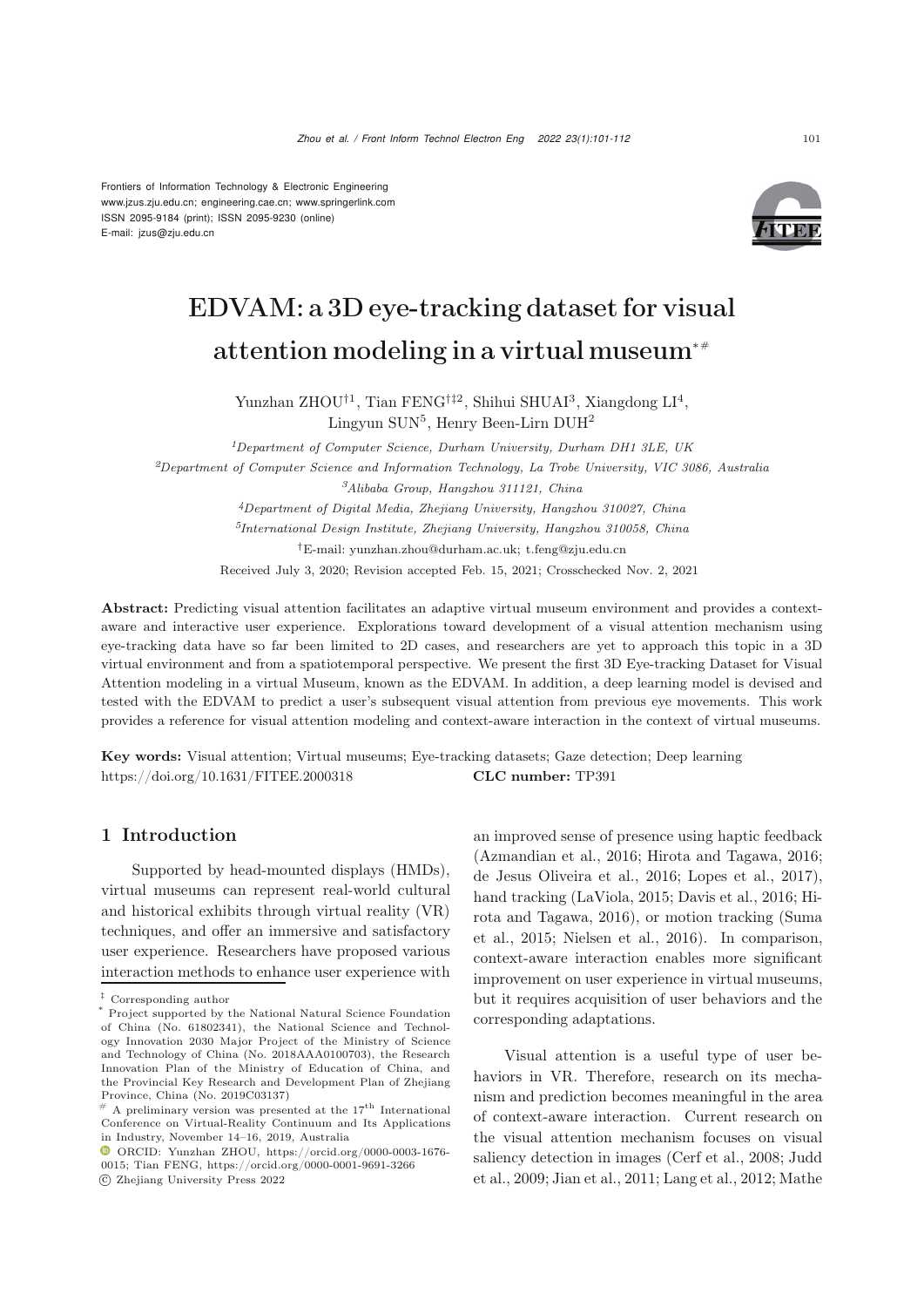and [Sminchisescu,](#page-11-1) [2012](#page-10-7)[;](#page-11-1) [Zhao and Koch](#page-11-0)[,](#page-11-1) [2012;](#page-11-0) Xu et al., [2015;](#page-11-1) [Zhu et al.](#page-11-2), [2015](#page-11-2); [Kruthiventi et al.](#page-10-8), [2017\)](#page-10-8) and videos [\(Engelke et al., 2010](#page-9-5); [Riche et al.](#page-10-9), [2013;](#page-10-9) [Fang et al., 2016;](#page-9-6) [Fu et al.](#page-9-7), [2017](#page-9-7)), but is limited to 2D cases. In addition, prediction of "when" and "what" users will notice in a 3D virtual environment, such as a virtual museum, remains unclear. We have also observed that the related datasets were not labeled regarding timestamps, and could hardly represent sequential behaviors or support context-aware interaction in a 3D virtual environment.

In this study, we present a 3D Eye-tracking Dataset for Visual Attention modeling in a virtual Museum, named EDVAM. The EDVAM includes 9 604 480 visual attention records from users during their navigation. We divide these records into two subsets: the raw subset holds the captured eve movement sequences and the practical subset comprises the processed samples. To build the EDVAM, we use a novel approach to achieve gaze-based 3D interaction, which enables user interaction with virtual objects and acquires visual attention records from real-time eye movements. To our knowledge, the EDVAM is the first 3D eye-tracking dataset in a virtual environment. To illustrate its potential contribution to research on visual attention, we devise a deep learning model to predict a user's visual attention in the next moment from previous records. Trained on our dataset, this model provides a benchmark and an approach to context-aware interaction (e.g., displaying interfaces on the next region of space that a user would view).

We summarize the contributions of this study as follows:

1. Construct the first 3D eye-tracking dataset in a virtual museum, with a focus on visual attention modeling;

2. Design a deep learning model to predict user visual attention in the next moment.

This paper is an extension of the work originally presented in [Zhou et al.](#page-11-3) [\(2019\)](#page-11-3).

## 2 Related work

Our study relates to topics concerning virtual museums, user experiences in VR, visual attention, and eye-tracking datasets. Selected studies are discussed and compared to ours.

#### 2.1 Virtual museums

Museums present artwork and exhibits to the public and are learning hubs that provide rich interaction experiences, which are now usually integrated with information technologies. For example, a virtual museum, augmented by personal digital assistants (PDAs), provides an intuitive artwork information guide, with which participants retrieve know[ledge](#page-9-8) [related](#page-9-8) [to](#page-9-8) [geographic](#page-9-8) [locations](#page-9-8) [\(](#page-9-8)Hou HT et al., [2014\)](#page-9-8). Augmented reality (AR) enables a conventional museum to support direct interactions with exhibits and their augmented images, promoting engagement with content about cultural heritage [\(Ciolfi et al., 2015](#page-9-9)). A projector-based virtual museum builds a large-scale museum with a 120◦ field of view (FoV) for an extraordinary immersive environment [\(Carrozzino and Bergamasco](#page-9-10)[,](#page-10-10) [2010](#page-9-10)[;](#page-10-10) Koskenranta et al., [2013\)](#page-10-10). Recent advances in HMDs represent the entire real world in VR with finely reproduced artworks and an enhanced sense of immersion [\(Beer, 2015;](#page-9-11) [Barbieri et al.](#page-9-12), [2018](#page-9-12)).

#### 2.2 User experiences in VR

A sense of presence can improve the user experience in VR and enable users to feel like they are in the real world. This requires the mechanism of human perception and its implementation in VR.

Recent studies have employed haptics to solve the problem as mentioned above. [Azmandian et al.](#page-9-0) [\(2016](#page-9-0)) proposed a method to warp a virtual environment to match a physical device's location in the user's surrounding for haptic feedbacks. [Lopes et al.](#page-10-0) [\(2017](#page-10-0)) used electrical muscle stimulation to provide haptic feedbacks. Hand tracking and motion tracking have als[o](#page-9-1) [received](#page-9-1) [attention](#page-9-1) [in](#page-9-1) [the](#page-9-1) [field.](#page-9-1) Hirota and Tagawa [\(2016\)](#page-9-1) implemented a hand-tracking method using manipulation with a deformable hand, and [Davis et al.](#page-9-3) [\(2016](#page-9-3)) accomplished a similar task using 3D gesture recognition. Motion-tracking methods focus on user movements with improved ease and accuracy [\(Suma et al.](#page-10-2), [2015;](#page-10-2) [Nielsen et al., 2016\)](#page-10-3).

These studies enhanced the sense of presence in VR for a better user experience. However, they paid less attention to user needs, on which this study focuses for a user-adapted interactive experience in a virtual museum.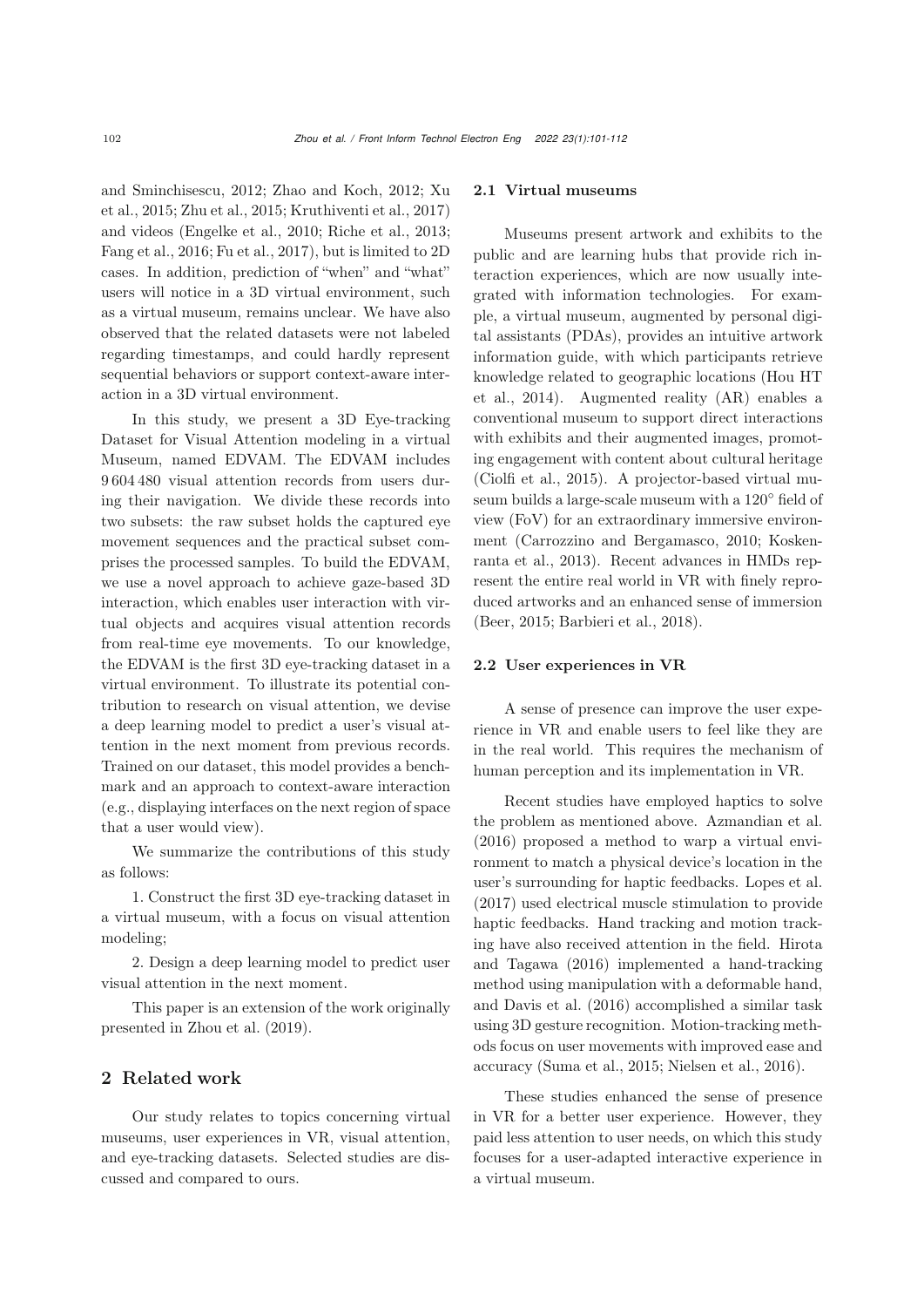#### 2.3 Visual attention

Mechanisms of visual attention can be categorized into [two](#page-9-13) [types:](#page-9-13) [bottom-up](#page-9-13) [and](#page-9-13) [top-down](#page-9-13) [\(](#page-9-13)Connor et al., [2004\)](#page-9-13). The bottom-up mechanism depends on raw sensory input and rapid and involuntary attention shifts to salient visual features of potential importance. For instance, salient stimuli popping up in the surroundings could attract users [\(Itti](#page-10-11), [2000](#page-10-11)). Previous bottom-up models focused on salie[ncy](#page-10-13) [detection](#page-10-13) [\(Itti et al.](#page-10-12)[,](#page-10-13) [1998](#page-10-12)[;](#page-10-13) Shokoufandeh et al., [1999](#page-10-13)[;](#page-10-15) [Kadir and Brady](#page-10-14)[,](#page-10-15) [2001](#page-10-14)[;](#page-10-15) Hou XD and Zhang, [2007\)](#page-10-15). [Itti et al.](#page-10-12) [\(1998\)](#page-10-12) proposed a classical model whose architecture mimics the properties of primate early vision, combining multi-scale image features into a single topographical saliency map. The following models detect salient regions from the perspective of multiple scales [\(Shokoufandeh et al.](#page-10-13), [1999](#page-10-13); [Kadir and Brady](#page-10-14)[,](#page-10-15) [2001](#page-10-14)[\).](#page-10-15) [Recently,](#page-10-15) Hou XD and Zhang [\(2007](#page-10-15)) proposed a fast method of constructing saliency maps based on the image's spectral residual, outperforming [Itti et al.](#page-10-12) [\(1998\)](#page-10-12)'s method.

In contrast, the top-down mechanism concentrates on long-term human cognitive strategies and bias attention toward particular objects in a specific situation (e.g., colored spots when hungry, sudden movements when afraid of predators) [\(Connor et al.](#page-9-13), [2004](#page-9-13)). [Cerf et al.](#page-9-4) [\(2008\)](#page-9-4) presented a significant combined model of face detection and low-level saliency. Some later models detect salient regions using classifiers on an eye-tracking dataset [\(Judd et al., 2009;](#page-10-4) [Zhao and Koch](#page-11-0), [2012](#page-11-0)).

These 2D-oriented methods do not perfectly suit 3D tasks, in which saliency detection relates to the temporal aspect of the visual image and becomes more complicated. Understanding temporal visual attention requires collection of sequential eyetracking data. Specifically, context-aware interaction would be possible if the user's visual attention in the next moment could be predicted based on the analysis of collected eye-tracking data.

#### 2.4 Eye-tracking datasets

An eye-tracking dataset maps collected data (i.e., features) to targets (i.e., labels), that are feature-label pairs for research on saliency models. Its related research has become active in recent years.

The existing eye-tracking datasets can be summarized into image datasets and video datasets. The majority include lightly compressed data, whereas only a few are made u[p](#page-11-4) [of](#page-11-4) [uncompressed](#page-11-4) [data](#page-11-4) [\(](#page-11-4)Winkler and Subramanian, [2013\)](#page-11-4). No existing image dataset com[prises](#page-9-14) [more](#page-9-14) [than](#page-9-14) [40](#page-9-14) [participants](#page-9-14) [\(](#page-9-14)Bruce and Tsotsos[,](#page-10-16) [2006](#page-9-14)[;](#page-10-16) [Ehinger et al.](#page-9-15)[,](#page-10-16) [2009](#page-9-15)[;](#page-10-16) Liu and Heynderi[ckx,](#page-10-18) [2009](#page-10-16)[;](#page-10-18) [Ramanathan et al.](#page-10-17)[,](#page-10-18) [2010](#page-10-17)[;](#page-10-18) Kootstra et al., [2011\)](#page-10-18) and no video dataset includes more than 55 participants [\(Itti](#page-10-19), [2004](#page-10-19); [Carmi and Itti](#page-9-16), [2006;](#page-9-16) [Alers et al., 2012](#page-9-17); [Hadizadeh et al., 2012](#page-9-18)). In comparison, the EDVAM involves the largest group of 63 participants.

Existing datasets, including the recent ones with a 360◦ [feature](#page-9-19) [\(Lo et al.](#page-10-20)[,](#page-9-19) [2017](#page-10-20)[;](#page-9-19) [Rai et al.](#page-10-21)[,](#page-9-19) [2017](#page-10-21)[;](#page-9-19) David et al., [2018;](#page-9-19) [Sitzmann et al., 2018](#page-10-22)), are still limited to 2D cases. Regardless of the number of 3D objects being viewed, the recorded eye-tracking data would be mapped onto a 2D plane, remaining at the image level and regarded as a 2D projection of 3D objects. In addition, participants are not allowed to freely move, observe, or gaze at objects from different angles and positions during the creation of these 2D datasets. To fill these gaps, we propose the first 3D eye-tracking dataset, including real-time visual attention records in a virtual museum.

# 3 EDVAM

To build the EDVAM, we collected the data in the context of a virtual museum supported by HMDs (Fig. [1\)](#page-3-0). We assumed that the virtual museum was holding an exhibition focusing on an antique ceramic bowl placed at the center, together with other related exhibits near the surrounding walls. We designed several user interfaces (UIs) involving texts, images, and video clips to describe the ceramic bowl. A user wearing a VR headset navigated inside the virtual museum and freely viewed exhibits during a visit. At the same time, we recorded the real-time eye movements of the user and the exhibits viewed. For details about the virtual museum, we suggest that interested readers refer to [Sun et al.](#page-10-23) [\(2018\)](#page-10-23).

We divided the collected data into two subsets. The raw subset included the captured sequences of eye movements with 44 attributes as<br>their features. The practical subset comprised The practical subset comprised 145 370 items sampled from the raw subset. Each item was derived from a fixed-length eye movement sequence and was given an extra label compared to the one in the raw subset. We formatted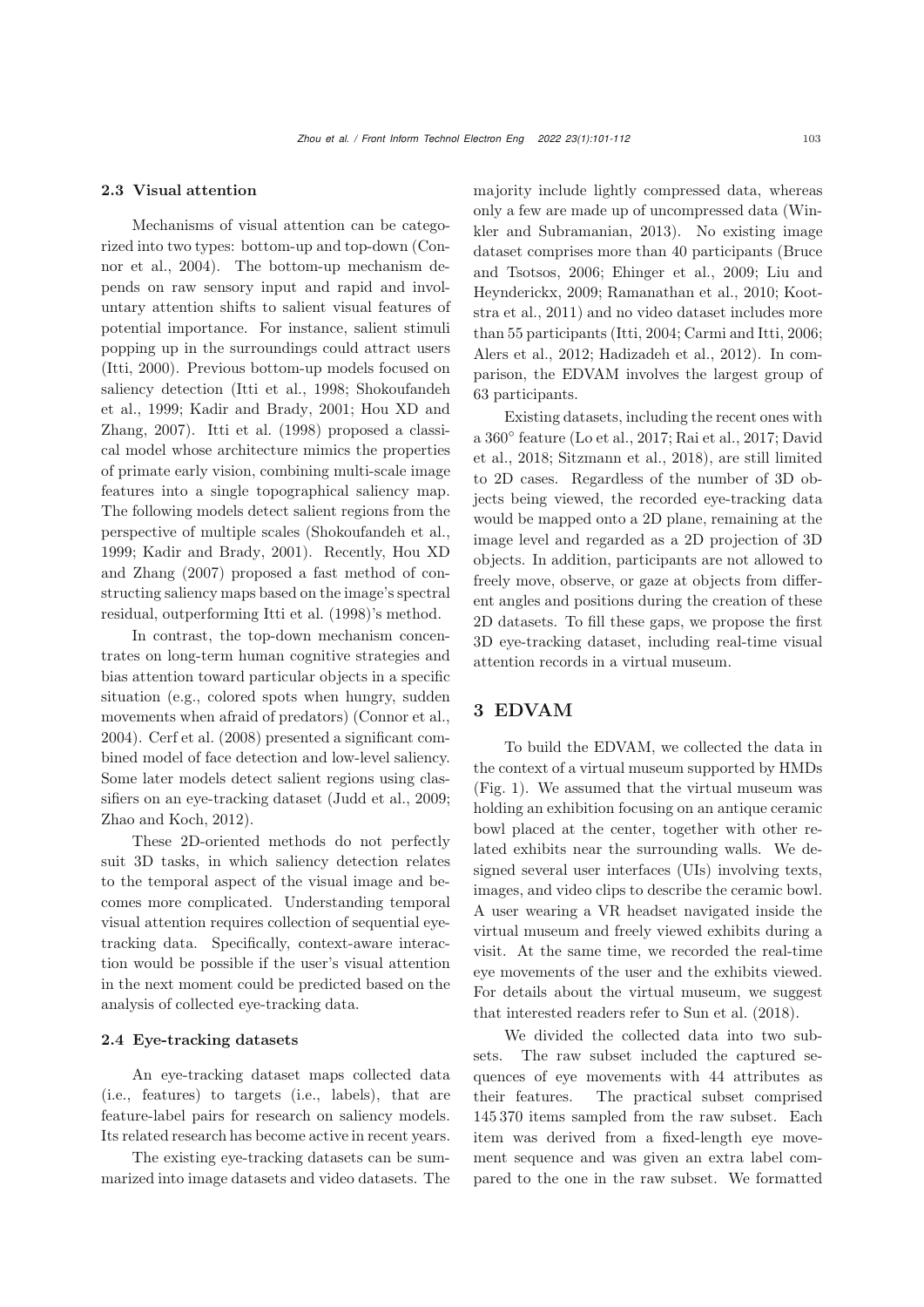both in CSV files to ensure data accessibility and compatibility. The dataset is publicly available (https://github.com/YunzhanZHOU/EDVAM).

#### 3.1 Participants and devices

Sixty-three participants studying at a university in East China were recruited for data collection, including 26 female and 37 male (age: mean=23.44, standard deviation=1.81). We paid each participant \$8 and required them to list any eye-related disabilities before the task. We also informed them that the task would not involve either violent or sexual content, and they would be able to exit whenever they felt nauseated.

The devices for data collection included an Oculus Rift DK2 VR headset for the participant's access to the virtual museum, a joystick for the participant's navigation, and a monitor displaying the real-time video streaming from the participant's view. To enable eye tracking on the VR headset, we attached a gadget (i.e., a Pupil Labs monocular add-on cup with an infrared (IR) mirror, IR LEDs, and an HD camera) to its left-hand display. In particular, the HD camera tracked the participant's point-of-gaze (PoG) with a tracking accuracy of less than 1◦.

During the task, the VR headset and the eyetracking gadget recorded the participant's eye movements and activities in the virtual museum. The navigation stage lasted for 3–5 min without any time constraint. The entire task finished within 10 min, including the preparation stage.

#### 3.2 Gaze-based 3D interaction in VR

To enable gaze-based 3D interaction with virtual objects, we introduced a novel approach that maps 2D PoG positions to the corresponding 3D positions in VR, which contributed to obtaining realtime eye movements for recording visual attention. Fig. [2](#page-3-1) illustrates the approach.

Our approach took as input an image that describes the user's eye movement captured by the eyetracking gadget at a sampling rate of 30 Hz. The image included a set of eye-movement parameters  $[t, C, P]$ , where t denotes the elapsed time since the system's last restart, C denotes the confidence in  $[0, 1]$  (i.e., 1 equals 100\% confidence) of a comprehensive analysis at the level of image processing, and  $P$  denotes the PoG data at time  $t$ . These parameters were calibrated and matched to the VR plane  $\alpha$  to recognize the corresponding 2D PoG position  $[t, C, (x_{\alpha}, y_{\alpha})_{t,C}]$  on  $\alpha$  with C confidence at time t. However, this was insufficient for our goal of gazebased 3D interaction in VR, so we conducted spatial mapping to obtain the exact 3D PoG position  $[t, C, (x_s, y_s, z_s)_{t,C}]$  being observed in the VR space  $s$  with  $C$  confidence at time  $t.$ 

In our approach, the spatial mapping step was based on the ray-object intersection of the ray casting algorithm [\(Roth, 1982](#page-10-24)), which was the methodological basis for 3D modeling and 2D image rendering, as shown in Fig. [3.](#page-4-0) Given the camera's position O, we first obtained the 3D coordinates of the 2D PoG position  $A(x_\alpha, y_\alpha)$  in the VR world space s, denoted by  $A'(x_s, y_s, z_s)$ , us-<br>ing Unity's method Camera ViewportToWorldDoint ing Unity's method Camera.ViewportToWorldPoint [\(Unity Technologies, 2019](#page-10-25)). This step was necessary

<span id="page-3-0"></span>

Fig. 1 Virtual museum used in this study (from top to bottom: overview, local-view, and top-view)



<span id="page-3-1"></span>Fig. 2 Pipeline of gaze-based 3D interaction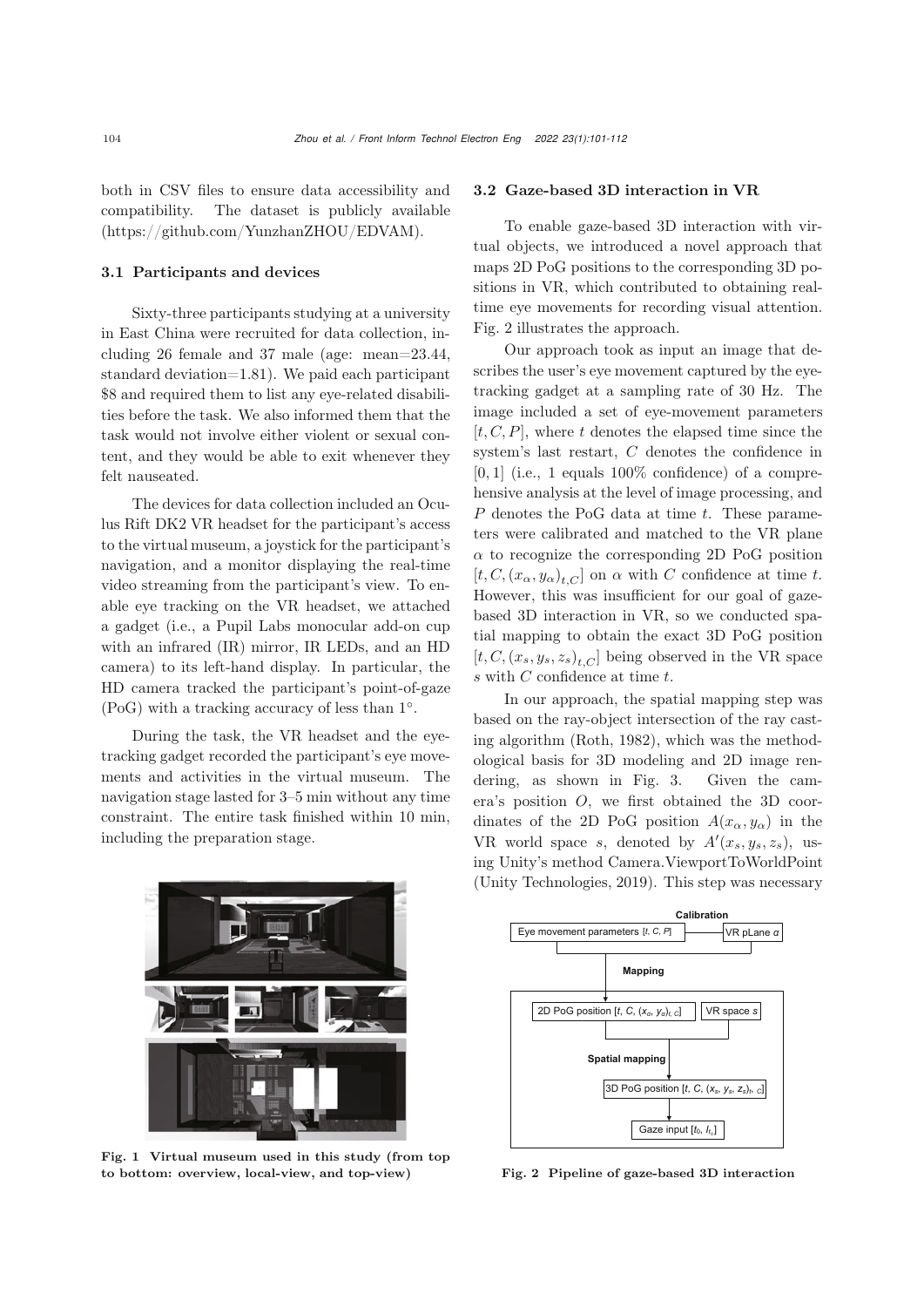because the viewport space and the VR world space shared different coordinate systems, and the clipping volume captured by the camera changed in a real-time manner. A ray was then cast from O and through  $A'$  to find its first intersection with an object in the VR world space, which was regarded as the 3D PoG position  $B(x_s, y_s, z_s)$ .

The approach's last step triggered a gaze input  $[t_0, I_{t_0}]$  from a series of 3D PoG positions:

$$
[t_i, C_i, (x_s, y_s, z_s)_i], \ t_i \in (0, d], C_i > C_0, \quad (1)
$$

where  $t_i$  denotes the timestamp,  $C_i$  represents the confidence,  $(x_s, y_s, z_s)$ <sub>i</sub> denotes the 3D coordinates in the VR world space  $s$  (the subscript  $i$  denotes the number of each position in the series of 3D PoG positions), <sup>d</sup> denotes a duration upper-bound of 2 s, and  $C_0$  denotes a confidence threshold of 0.3, subject to

$$
(x_s, y_s, z_s)_i \in U,\t\t(2)
$$

and an operation  $I_t$  at time t in an interaction area U. Fig. [4](#page-4-1) illustrates this step from the user's perspective. In our virtual museum, the user can interact with



Fig. 3 Mapping a 2D PoG position to the corresponding 3D PoG position in the VR space

<span id="page-4-0"></span>

<span id="page-4-1"></span>Fig. 4 Gaze cursor presented as a circle at the center

objects via the gaze cursor by keeping the eyes on an interaction area for 2 s.

## 3.3 Task procedure

At the preparation stage, we asked the participants to watch a 3-min introductory video clip about the virtual museum's activities. Thereafter, they proceeded to a demo scene and familiarized themselves with the VR headset and the joystick for 3 min. Each of them put on and fixed the VR headset, and looked at nine white dots sequentially displayed on the VR screen, fixing the relative positions of the participant's head and the VR headset to ensure the mapping accuracy.

At the navigation stage, a participant could interact with virtual objects in several ways. For example, she/he might walk through each corner in the virtual museum using the joystick while controlling the speed. She/He was able to use gazes and head movements to support the joystick-based navigation, as if in a real museum. It was also possible to use the gaze cursor to interact with the UIs, as shown in Fig. [4.](#page-4-1) When the participant gazed at a UI, a circle appeared with a progress bar, triggering an input operation after viewing the interaction area for 2 s.

We allowed participants to choose their own navigation paths, freely interacting with the exhibits, and encouraged them to create unique choices for diversity in the collected data. During the task, we recorded the eye-tracking movement at a frequency of 30 Hz. In addition, we interviewed participants about their experience and recorded their feedback.

#### 3.4 Data collection

As shown in Table [1,](#page-4-2) we collected two types of data in the task: (1) the VR gaze data, via both the VR device and the eye-tracking gadget, referring to the 3D eye movement sequences with 11 features; (2) the pupil data, containing the 2D gaze information with 33 features.

The VR gaze data recorded participants' spatiotemporal activities in the 3D VR space. As

<span id="page-4-2"></span>Table 1 Types of collected data

| Type    | Number of<br>features | Frequency | Device                                     |
|---------|-----------------------|-----------|--------------------------------------------|
| VR gaze | 11                    | $>$ 30 Hz | VR headset,                                |
| Pupil   | 33                    | $30$ Hz   | eye-tracking gadget<br>Eye-tracking gadget |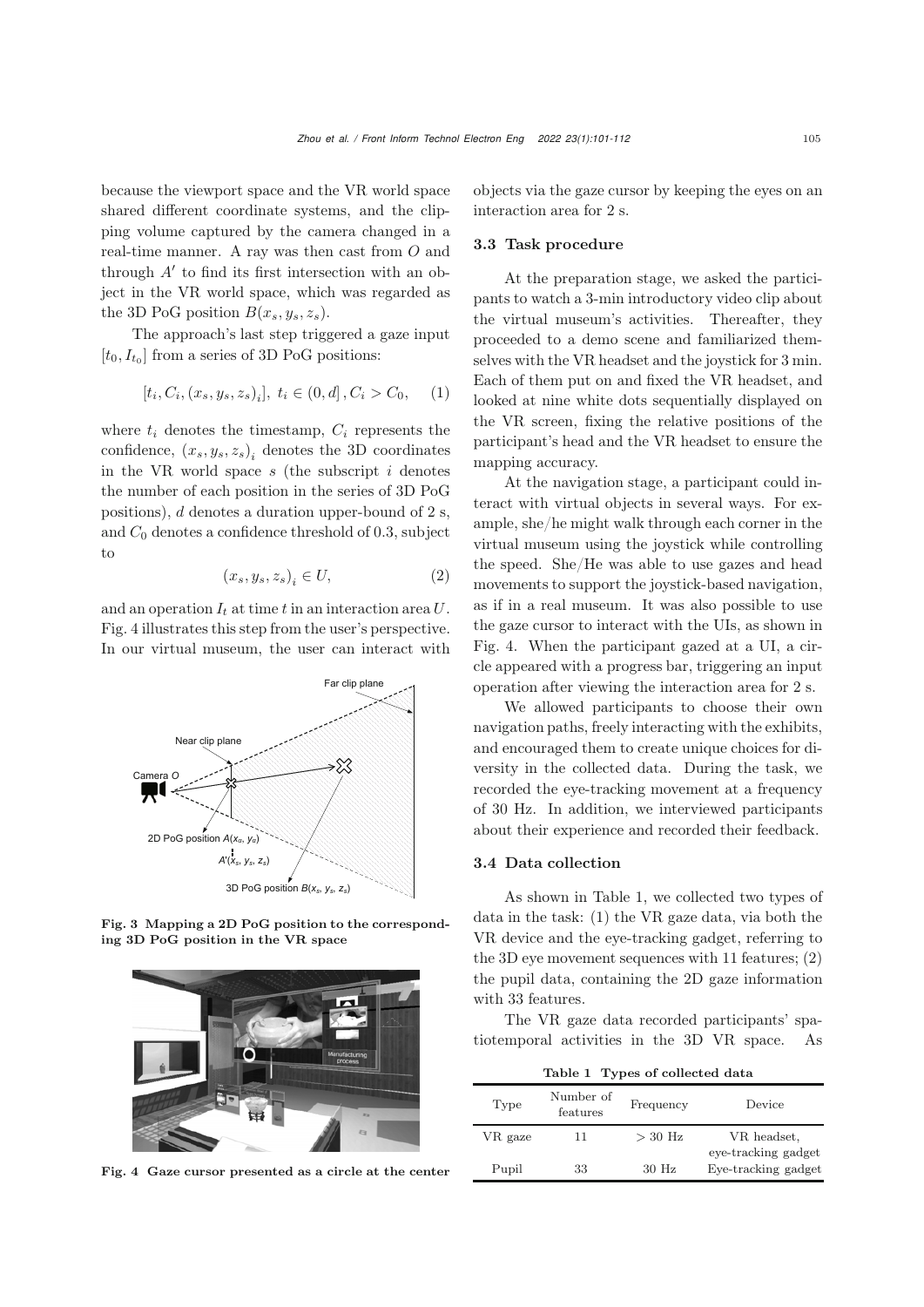shown in Table [2,](#page-5-0) the timestamp feature represents the temporal dimension with a precision of 0.001 s. Three-dimensional PoG position features indicate the place that the participant is observing in the virtual museum. The camera's position features show the participant's position, and its orientation features describe a participant's head orientation.

The pupil data were recorded in a normalized coordinate system that is irrelevant to the virtual environment. As shown in Table [3,](#page-5-1) we employed 30 feature channels concerning gaze and the pupil from the eye-tracking gadget [\(Pupil Labs, 2020](#page-10-26)). The pupil detector's measurement confidence was also used as a feature.

## 3.5 Raw subset

Due to the different timestamps, we merged the data items with similar timestamps and combined both types of data into the raw subset, including the eye-tracking data of 63 participants. Because of the sampling frequency used in data collection, 30 data items were produced per second. Each data item had 44 features with no labels, and each corresponded to a unique timestamp.

#### 3.6 Practical subset

The aim of context-aware interaction requires learning from user behaviors and predicting visual

<span id="page-5-0"></span>Table 2 Gaze data details

| Feature                         | Range              | Precision | Unit |  |  |
|---------------------------------|--------------------|-----------|------|--|--|
| Index                           | $ 1,\infty)$       | 1         |      |  |  |
| Timestamp                       | $(-\infty,\infty)$ | 0.001     | s    |  |  |
| 3D PoG position, $x_s$          | $[-23.4, -9]$      | 0.1       | m    |  |  |
| 3D PoG position, $y_s$          | [0, 3.7]           | 0.1       | m    |  |  |
| 3D PoG position, $z_s$          | $[-9.7, 0.4]$      | 0.1       | m    |  |  |
| Camera's position, $x_{\Omega}$ | $[-23.4, -9]$      | 0.1       | m    |  |  |
| Camera's position, $y_O$        | [0, 3.7]           | 0.1       | m    |  |  |
| Camera's position, $z_O$        | $[-9.7, 0.4]$      | 0.1       | m    |  |  |
| Camera's orientation, $x_f$     | $[-1, 1]$          | 0.1       | m    |  |  |
| Camera's orientation, $y_f$     | $[-1, 1]$          | 0.1       | m    |  |  |
| Camera's orientation, $z_f$     | $[-1, 1]$          | 0.1       | m    |  |  |
|                                 |                    |           |      |  |  |

<span id="page-5-1"></span>Table 3 Pupil data details

| Feature          | Number of channels |  |
|------------------|--------------------|--|
| Timestamp        |                    |  |
| Index            |                    |  |
| Confidence       |                    |  |
| Gaze parameters  |                    |  |
| Pupil parameters | 28                 |  |

attention in the next moment, which enables the system to adapt to users accordingly and synchronously. For example, a UI is displayed in real time near the next objects in which the user may be interested. To achieve context-aware interaction, we need not only eye movements but also subsequent visual attention. Therefore, the raw subset was further processed into the practical subset, which included the above two pieces of information.

For the previous eye movements, we sampled the raw subset data using a time window of 10 s. Each adjacent time window was 1 frame apart from the next window at the frequency of 30 Hz. We regarded each time window as an input instance and constructed the instance matrix  $s \in \mathbb{R}^{n \times f}$  as

$$
\begin{bmatrix}\n\cdots & I_1 & \cdots \\
\cdots & I_2 & \cdots \\
\vdots & \vdots & \vdots \\
\cdots & I_n & \cdots\n\end{bmatrix},
$$
\n(3)

where  $I_i$   $(i = 1, 2, ..., n)$  denotes eye movements, n represents the number of eye movements in 10 s (i.e.,  $n = 300$ , and f refers to the number of features (i.e.,  $f = 40$ ). An instance matrix indicates the previous eye movements in a fixed duration.

As for subsequent visual attention, we divided the VR space into 12 areas: upper interface, central interface, lower interface, south open space, north pillar, east pillar, southwest exhibit, northwest exhibit, southeast exhibit, piano area, central floor, and central ceiling. The following analysis was conducted to map user fixations in these areas to obtain the position of visual attention.

There are two reasons behind the division of the VR space: (1) Because the EDVAM is the first 3D eye-tracking dataset in a virtual museum, no previous study contributed to the visual attention prediction in a 3D VR space. Hence, we resorted to the most related work on 360◦ videos [\(Fan et al.](#page-9-20), [2017](#page-9-20)) and proposed that a fixation prediction network could predict the future viewing probability of each video tile. We extended the concept of tile and divided the VR space into various 3D tiles. (2) Each area demonstrates a candidate region and stands for the spatial scope of the adaptation in a context-aware environment.

The next question is about determining the area that locates the fixation, especially when the fixation is at the junction of two areas. We devised a solution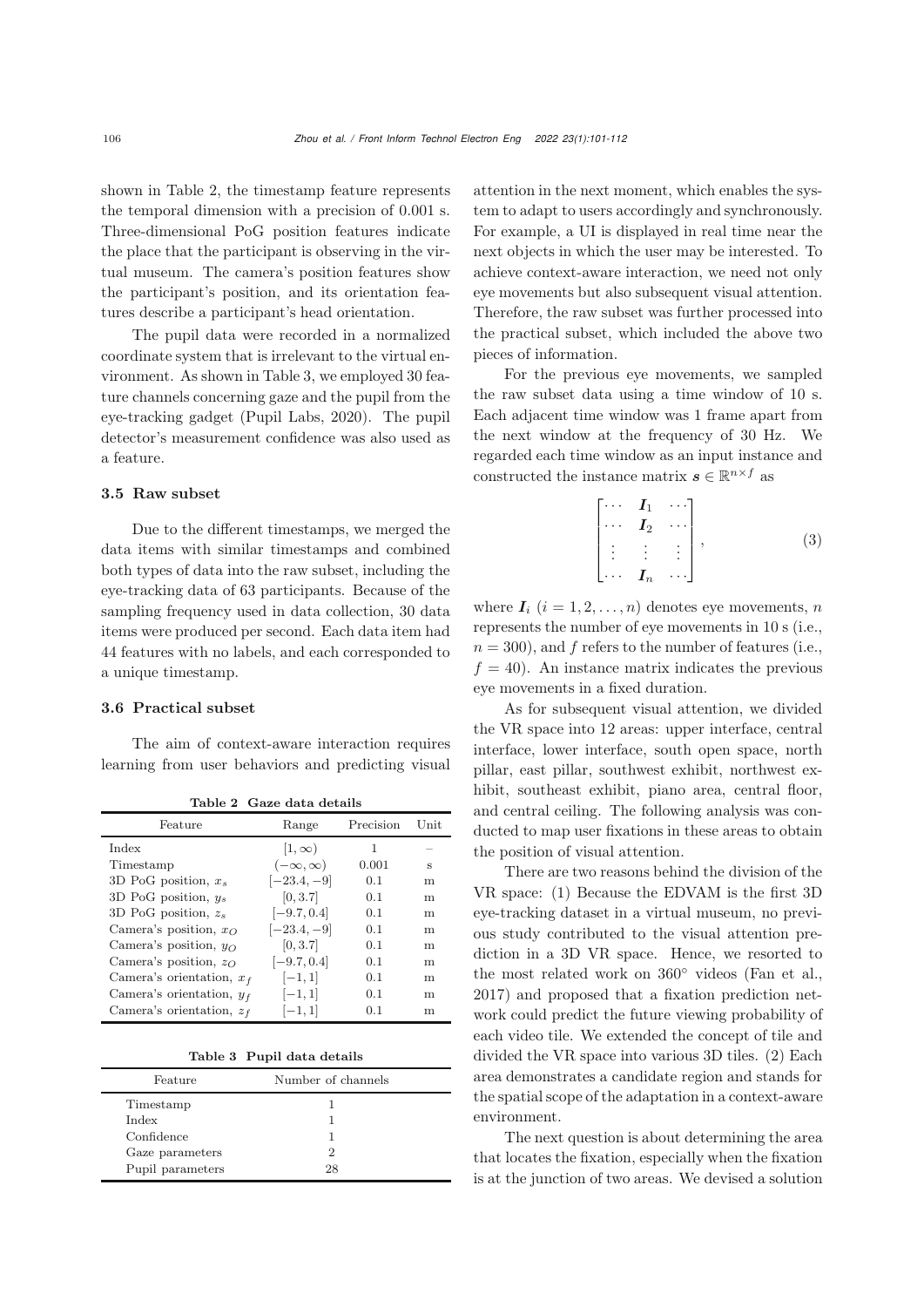to this challenge. Because the fixation included PoGs that depend on its start time and duration, it was possible to calculate the number of PoGs in each area and determine the one to which the fixation most likely belongs as

$$
\max_{n=12} (N_1, N_2, \dots, N_n), \tag{4}
$$

where  $N_i$   $(i = 1, 2, ..., n)$  denotes the number of PoGs in the  $i^{\text{th}}$  area. The area with the maximum number of PoGs was regarded as the one containing the fixation.

We observed that the number of PoGs was 0 in an area that was not estimated as one to which the fixation belonged in most cases. This observation supports the reliability of the fixation-based approach to visual attention in the next moment.

We built the practical subset by matching each time window to a visual attention area according to the timestamp, and subdivided it into a training set and a test set, ensuring that the samples were drawn from different participants.

## 4 Predictive deep learning model

To predict the visual attention and validate the collected dataset, we devised a three-layer long shortterm memory (LSTM) network deep learning model, because LSTM has shown satisfactory performance in classification, processing, and prediction of temporal data [\(Gers et al.](#page-9-21), [2000](#page-9-21); [Eck and Schmidhuber](#page-9-22), [2002](#page-9-22); [Chen et al.](#page-9-23), [2015](#page-9-23)).

#### 4.1 Feature extraction

Each input instance from the practical subset was a time window with 40 features. To reduce the workload and increase the accuracy, we adopted the most relevant 10 features via pre-experimental analysis: 3D PoG positions (3 feature channels), camera's position (3 feature channels), camera's orientation (3 feature channels) from the VR gaze data, and confidence (1 feature channel) from the pupil data.

The influence of previous eye movements on subsequent visual attention was enabled by appending the last 10-s time window with increasing weights. We assigned the highest weight to the latest subwindow based on the assumption that the more recent the experience is, the more influential it may be on the current trial for selecting the target virtual object again in the UI task, as the mechanism of human memory works [\(Li et al., 2018](#page-10-27)). Table [4](#page-6-0) demonstrates that one frame was sampled per six frames during the first 5 s, and that the sampling was terminated during the latest 0.33 s.

## 4.2 Model design

Previous research in deep learning proposed that adding more layers to a neural network (NN) would improve its capacity to yield complex behaviors [\(LeCun et al.](#page-10-28), [2015](#page-10-28)). Accordingly, we added two hidden layers to an LSTM network to model highdimensional eye movements. At each step, the network took as input an eye movement item  $I_n$  with 10 features, as shown in Fig. [5.](#page-6-1) We used  $3 \times 78$ LSTM cells in the recurrent layer. A hidden state of the current cell propagated to the next cells and its output propagated to deeper cells, because past eye movements might be captured in the user's current behavior input and the hidden state of the previous steps. We set the hidden dimension to 20. The model predicted the area to be viewed, given the linear transformation  $L$  of the output from the last LSTM cell.

### <span id="page-6-2"></span>4.3 Experiments

We experimented with our model on the practical subset of the EDVAM, and performed training

<span id="page-6-0"></span>Table 4 Temporal dimension sampling

| Timestamp                                                                                                                                                      | Number of frames                                                                                          |                                                          |  |
|----------------------------------------------------------------------------------------------------------------------------------------------------------------|-----------------------------------------------------------------------------------------------------------|----------------------------------------------------------|--|
|                                                                                                                                                                | Before sampling                                                                                           | After sampling                                           |  |
| $[-10.00, -5.00]$                                                                                                                                              | 150                                                                                                       | 25                                                       |  |
| $[-5.00, -2.00]$                                                                                                                                               | 90                                                                                                        | 18                                                       |  |
| $[-2.00, -0.33]$                                                                                                                                               | 50                                                                                                        | 25                                                       |  |
| $[-0.33, 0.00]$                                                                                                                                                | 10                                                                                                        | 10                                                       |  |
| Present                                                                                                                                                        |                                                                                                           |                                                          |  |
| <b>NLS</b><br><b>NLS1</b><br>$\begin{bmatrix} \cdots & I_{i} & \cdots \\ \vdots & \vdots & \vdots \\ \cdots & I_{n} & \cdots \end{bmatrix}$<br>LSTM<br>$I_{1}$ | <b>NLST</b><br>M18<br><b>NLS1</b><br><b>NLST</b><br>LSTM<br><b>NLS1</b><br>$I_{3}$<br>$I_{2}$<br>$n = 78$ | <b>NLS</b><br><b>NLS1</b><br>Labels<br><b>NLS1</b><br>Ι, |  |

<span id="page-6-1"></span>Fig. 5 Architecture of the three-layer LSTM network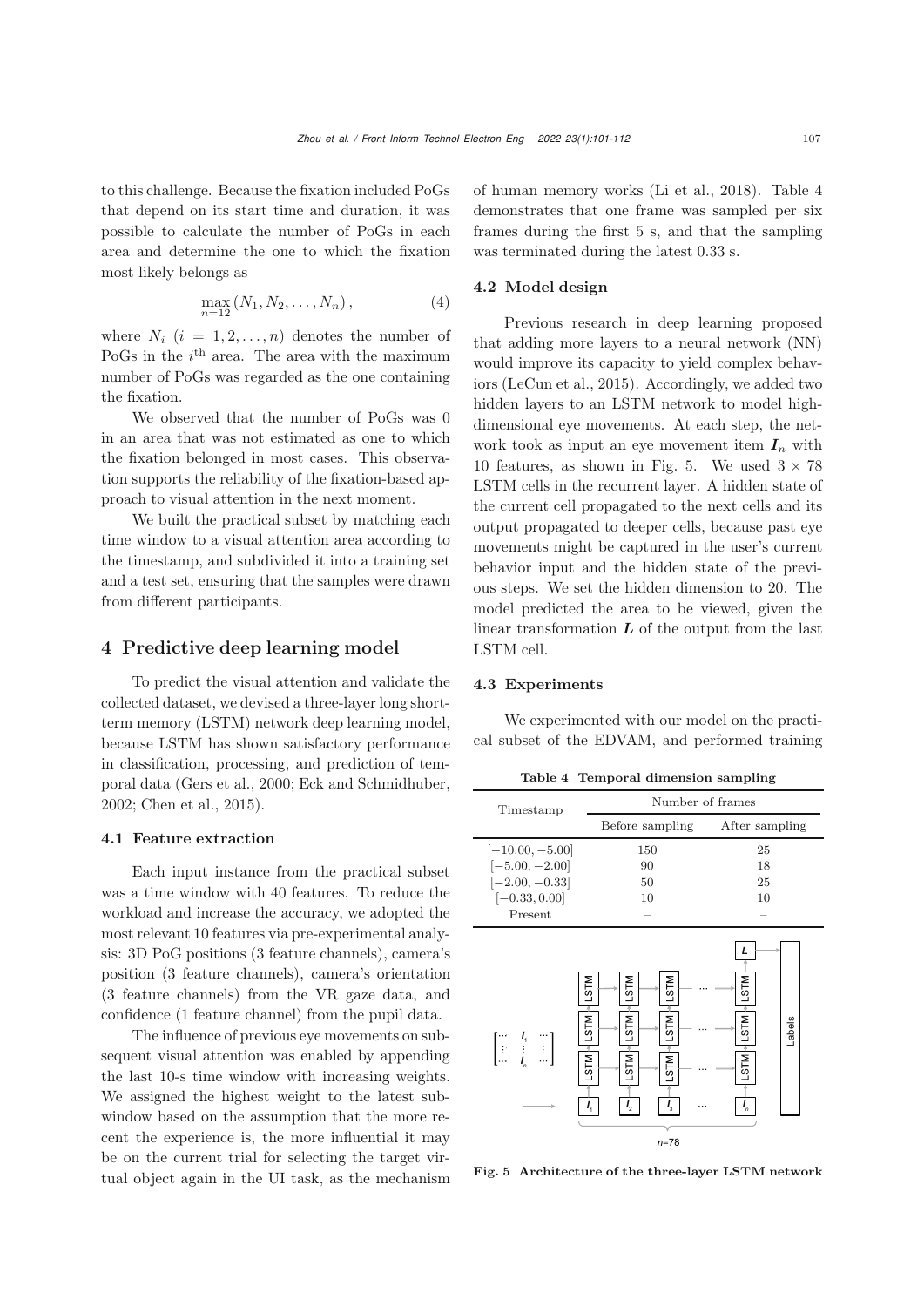and test tasks on a workstation with a 3.7-GHz CPU, 64-GB RAM, and an Nvidia Geforce GTX 1080 graphics card with 8-GB RAM. The model was trained using back-propagation on the training set and optimized via mini-batch gradient descent with a batch size of 128 for 40 epochs.

We computed a cross-entropy loss to measure the performance of the trained model on prediction as

loss = 
$$
-\frac{1}{N} \sum_{i=1}^{N} \log_2 \frac{e^{f_{y_i}}}{\sum_j e^{f_{y_j}}},
$$
 (5)

where  $f_{y_i}$  denotes the j<sup>th</sup> element of the label score vector,  $f_{y_i}$  refers to the scores of the correct labels, and N represents the batch size. The training was accomplished by minimizing the loss.

We validated the trained model on the test set. Each test instance comprised 10-s eye movements and the corresponding ground truth on visual attention. Fig. [6](#page-7-0) illustrates the cross-entropy loss over 40 epochs in a declining trend. The loss converged rapidly in both training and validation. In particular, it underwent fluctuations from the  $6<sup>th</sup>$  to the 15th epoch after the first five epochs. At this stage, the optimizer hovered around local minimums, looking for the global one. After 15 epochs, both training loss and validation loss converged to the global optimum. The prediction accuracy reached 78.94%, and predicting each sample required less than 0.02 ms, satisfying the real-time requirement.

In the example shown in Fig. [7,](#page-8-0) our model took as input the 3D PoG position sequences with confidences, camera position sequences, and camera orientation sequences, and then predicted that the next visual attention would be the southeast exhibit,

 $0.3\frac{1}{0}$ 0.4 0.5 0.6 0.7 Loss 0.8 0.9 1.0 1.1 0 5 10 15 20 25 30 35 40 Training loss **...** Validation loss Epoch index

<span id="page-7-0"></span>Fig. 6 Per-epoch loss when training and validating the LSTM network

based on the user's past behaviors around the piano area.

## 4.4 Analysis of gender effects

Although a previous study indicated that men and women devoted approximately the same amount of a[ttention](#page-9-24) [to](#page-9-24) [a](#page-9-24) [virtual](#page-9-24) [environment](#page-9-24) [\(](#page-9-24)Felnhofer et al., [2012](#page-9-24)), we further explored whether the gender of a user would affect the prediction accuracy of our model. In particular, we trained it with data from either male users or female users in addition to the instance discussed in Section [4.3.](#page-6-2) Table [5](#page-7-1) shows the performance of our model in the three cases. We observed no significant difference in the prediction accuracy regarding the user's gender in any instance. This can be interpreted as both female and male users having a similar visual attention pattern while navigating in a less gender-sensitive virtual environment like a museum.

## 5 Applications

This study, including the eye-tracking dataset and the predictive model, is expected to support a context-aware virtual museum environment with the eye-tracking dataset and the predictive model. Such an interaction system adapts itself based on the results of learning user behaviors. In particular, the adaptation mentioned in this study refers to the real-time and intelligent UI display near the objects that may interest users. Therefore, a potential research direction is to define the rules of the adaptive UIs and improve the model's prediction accuracy for context-aware interaction.

Saliency-aware rendering can also benefit from this study. An improved sense of immersion in VR demands higher HMD screen resolutions, whereas low-delay images can hardly support it. Previous studies implemented foveated rendering techniques for image synthesis with progressively fewer details outside the eye fixation region. With our predictive

Table 5 Prediction accuracy of the model regarding the user's gender

<span id="page-7-1"></span>

| Model case                        | Accuracy $(\%)$ |       |
|-----------------------------------|-----------------|-------|
|                                   | Female          | Male  |
| As in Section 4.3                 | 79.80           | 79.87 |
| Trained on data from female users | 77.99           | 77.15 |
| Trained on data from male users   | 77.88           | 77.02 |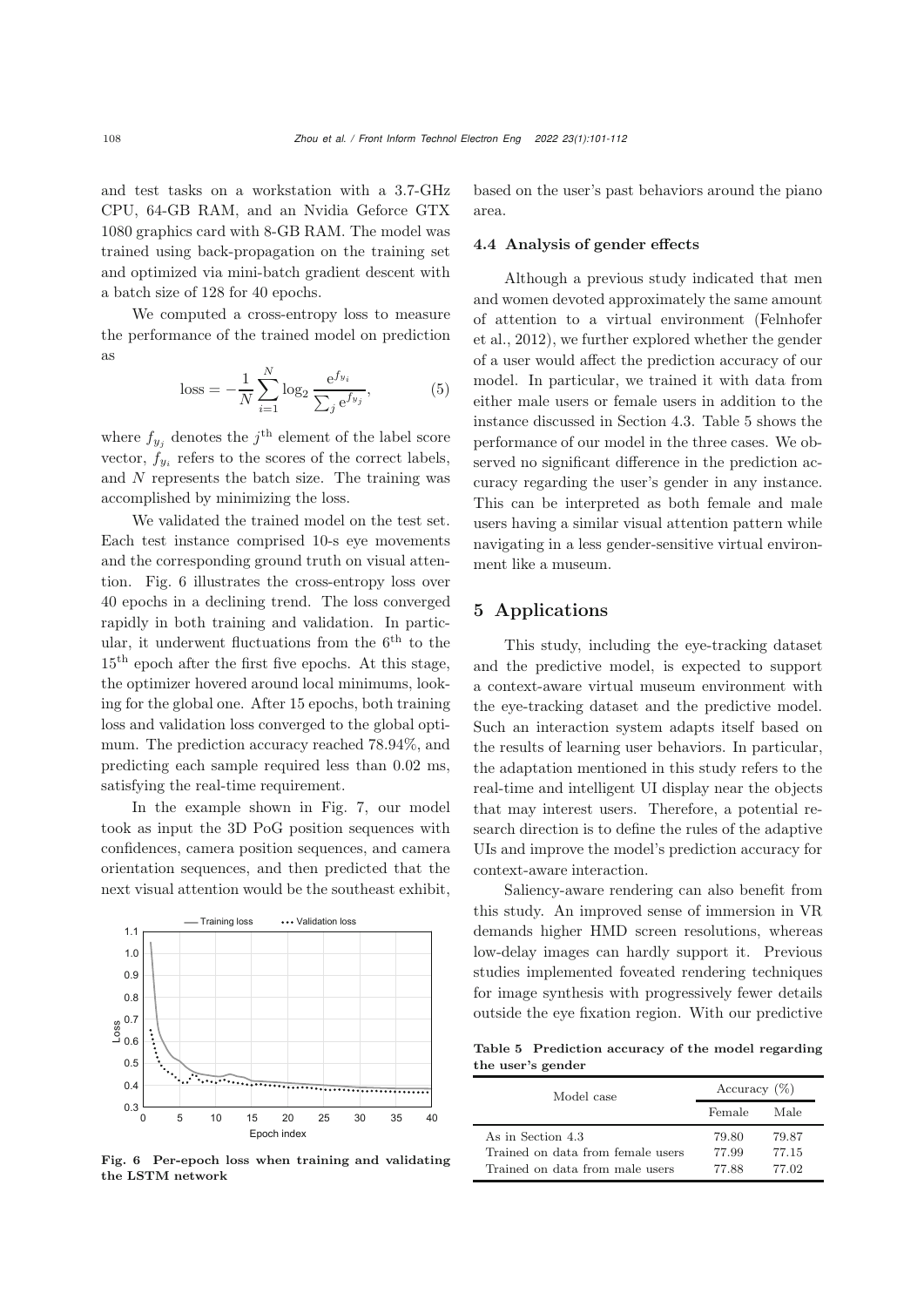

<span id="page-8-0"></span>Fig. 7 An example of predicting the next visual area: (a) 3D PoG position sequences (white trajectories) and the camera's position sequences (black trajectory) visualized inside the virtual museum; (b) the camera's orientation sequences represented by the user's head motions; (c) the next visual area predicted by the model; (d) the corresponding ground truth

model for visual attention, it becomes possible to render the potential salient area and blur others in advance, reducing the workload of HMDs notably.

Researchers may exploit our dataset to explore the mechanism of 3D visual attention (e.g., identification and classification of eye movements in a virtual environment, the effects of eye movement features on prediction). Based on the learned knowledge about eye movements, we have confidence in making progress in context modeling, personalized interaction, and virtual museum design.

# 6 Conclusions and discussion

Previous visual attention studies and datasets have concerned us due to their 2D case limitations, inadequate freedom for users, and lack of consideration of temporal aspects, which are significantly different from the real world. We disagree that these studies are completely capable of enabling contextaware modeling in a 3D virtual environment.

In this paper, we introduced the EDVAM, the first 3D eye-tracking dataset in a virtual museum, to fill the gap, and proposed a predictive model for visual attention based on previous eye movements. Our model, based on the LSTM network, supports fundamental context-aware interactions in a 3D virtual museum. Overall, this study contributes to enabling a virtual museum's adaptiveness for a contextaware user experience. It helps users interact with virtual objects and adaptive UIs through a personalized virtual museum tour.

A significant limitation of this study lies in the devices used in the task. According to the participants' feedback, the Oculus Rift DK2 HMD has

room for improvement in terms of precision and resolution. For example, some users complained about the coarse detail in the virtual museum caused by the HMD's low resolution. Although the participants interacted with virtual objects using a joystick and 3D PoGs in the task, the sense of presence still required other interactions (e.g., haptics and hand tracking). The use of VR HMDs with improved hardware and the introduction of multiple interaction methods can improve the 3D virtual environment and the quality of the collected data.

Currently, our model predicts only a limited number of visual areas. Alternatively, each visual area can be divided into more fine-grained subareas for training and improvement of our model's capability.

Despite the analysis showing no significant gender effect in the trained model instances, it is still worth investigating the generality of our approach (i.e., collecting eye-tracking data in different virtual museums) and the capability of our model to capture the potential individual differences in visual attention (i.e., conducting extended analysis with other user information including age, education, and cultural background).

We expect this study to serve as a reference for visual attention modeling and context-aware interaction in 3D virtual environments other than museums.

#### Contributors

Yunzhan ZHOU, Tian FENG, and Xiangdong LI designed the research. Yunzhan ZHOU and Shihui SHUAI processed the data. Yunzhan ZHOU and Tian FENG drafted the paper. Xiangdong LI, Lingyun SUN, and Henry Been-Lirn DUH helped organize the paper. Yunzhan ZHOU and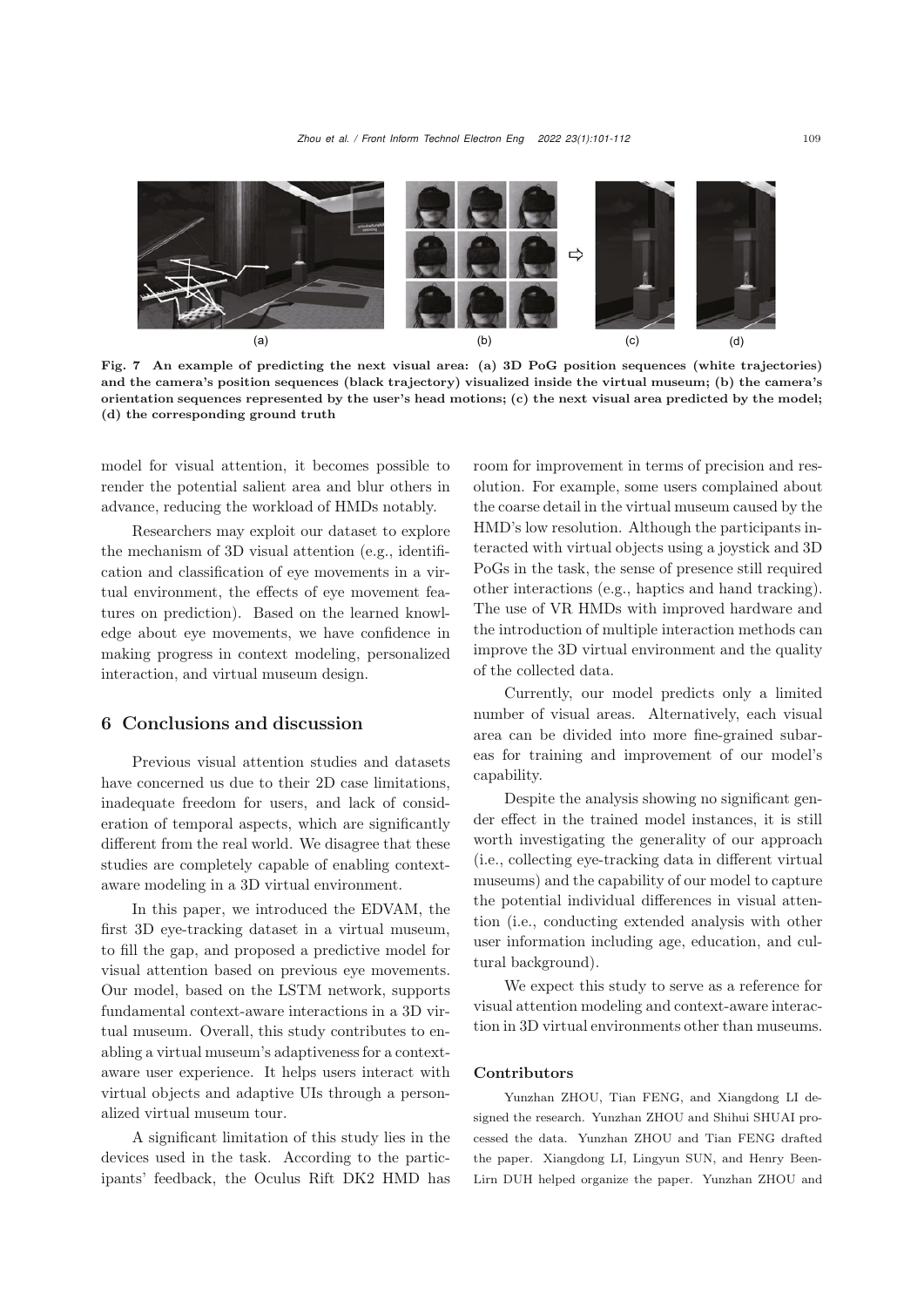Tian FENG revised and finalized the paper.

#### Compliance with ethics guidelines

Yunzhan ZHOU, Tian FENG, Shihui SHUAI, Xiangdong LI, Lingyun SUN, and Henry Been-Lirn DUH declare that they have no conflict of interest.

#### Data availability

The dataset that supports the findings of this study is publicly available at [https://github.com/YunzhanZHOU/](https://github.com/YunzhanZHOU/EDVAM) EDVAM.

#### References

<span id="page-9-17"></span>Alers H, Redi JA, Heynderickx I, 2012. Examining the effect of task on viewing behavior in videos using saliency maps. Proc SPIE 8291, Human Vision and Electronic Imaging XVII, p.82910X.

https://doi.org/10.1117/12.907373

- <span id="page-9-0"></span>Azmandian M, Hancock M, Benko H, et al., 2016. Haptic retargeting: dynamic repurposing of passive haptics for enhanced virtual reality experiences. Proc CHI Conf on Human Factors in Computing Systems, p.1968-1979. https://doi.org/10.1145/2858036.2858226
- <span id="page-9-12"></span>Barbieri L, Bruno F, Muzzupappa M, 2018. User-centered design of a virtual reality exhibit for archaeological museums. *Int J Interact Des Manuf*, 12(2):561-571. https://doi.org/10.1007/s12008-017-0414-z
- <span id="page-9-11"></span>Beer S, 2015. Digital heritage museums and virtual museums. Proc Virtual Reality Int Conf, p.1-4. https://doi.org/10.1145/2806173.2806183
- <span id="page-9-14"></span>Bruce NDB, Tsotsos JK, 2006. Saliency based on information maximization. Proc 18th Int Conf on Neural Information Processing Systems, p.155-162.
- <span id="page-9-16"></span>Carmi R, Itti L, 2006. Visual causes versus correlates of attentional selection in dynamic scenes. *Vis Res*, 46(26):4333-4345.
	- https://doi.org/10.1016/j.visres.2006.08.019
- <span id="page-9-10"></span>Carrozzino M, Bergamasco M, 2010. Beyond virtual museums: experiencing immersive virtual reality in real museums. *J Cult Herit*, 11(4):452-458. https://doi.org/10.1016/j.culher.2010.04.001
- <span id="page-9-4"></span>Cerf M, Harel J, Einhäeuser W, et al., 2008. Predicting human gaze using low-level saliency combined with face detection. Proc  $20<sup>th</sup>$  Int Conf on Neural Information Processing Systems, p.241-248.
- <span id="page-9-23"></span>Chen K, Zhou Y, Dai FY, 2015. A LSTM-based method for stock returns prediction: a case study of China stock market. Proc IEEE Int Conf on Big Data, p.2823-2824. https://doi.org/10.1109/BigData.2015.7364089
- <span id="page-9-9"></span>Ciolfi L, Damala A, Hornecker E, et al., 2015. Cultural heritage communities: technologies and challenges. Proc 7th Int Conf on Communities and Technologies, p.149- 152. https://doi.org/10.1145/2768545.2768560
- <span id="page-9-13"></span>Connor CE, Egeth HE, Yantis S, 2004. Visual attention: bottom-up versus top-down. *Curr Biol*, 14(19):R850- R852. https://doi.org/10.1016/j.cub.2004.09.041
- <span id="page-9-19"></span>David EJ, Gutiĺęrrez J, Coutrot A, et al., 2018. A dataset of head and eye movements for 360◦ videos. Proc 9th ACM Multimedia Systems Conf, p.432-437. https://doi.org/10.1145/3204949.3208139
- <span id="page-9-3"></span>Davis MM, Gabbard JL, Bowman DA, et al., 2016. Depthbased 3D gesture multi-level radial menu for virtual object manipulation. Proc IEEE Virtual Reality, p.169- 170. https://doi.org/10.1109/VR.2016.7504707
- <span id="page-9-2"></span>de Jesus Oliveira VA, Nedel L, Maciel A, 2016. Speaking haptics: proactive haptic articulation for intercommunication in virtual environments. Proc IEEE Virtual Reality, p.251-252.

https://doi.org/10.1109/VR.2016.7504748

- <span id="page-9-22"></span>Eck D, Schmidhuber J, 2002. Finding temporal structure in music: blues improvisation with LSTM recurrent networks. Proc 12th IEEE Workshop on Neural Networks for Signal Processing, p.747-756. https://doi.org/10.1109/NNSP.2002.1030094
- <span id="page-9-15"></span>Ehinger KA, Hidalgo-Sotelo B, Torralba A, et al., 2009. Modelling search for people in 900 scenes: a combined source model of eye guidance. *Vis Cogn*, 17(6-7):945-978. https://doi.org/10.1080/13506280902834720
- <span id="page-9-5"></span>Engelke U, Barkowsky M, Callet PL, et al., 2010. Modelling saliency awareness for objective video quality assessment. Proc 2nd Int Workshop on Quality of Multimedia Experience, p.212-217.

https://doi.org/10.1109/QOMEX.2010.5516159

- <span id="page-9-20"></span>Fan CL, Lee J, Lo WC, et al., 2017. Fixation prediction for 360◦ video streaming in head-mounted virtual reality. Proc 27th Workshop on Network and Operating Systems Support for Digital Audio and Video, p.67-72. https://doi.org/10.1145/3083165.3083180
- <span id="page-9-6"></span>Fang YM, Zhang C, Li J, et al., 2016. Visual attention modeling for stereoscopic video. Proc IEEE Int Conf on Multimedia Expo Workshops, p.1-6. https://doi.org/10.1109/ICMEW.2016.7574768
- <span id="page-9-24"></span>Felnhofer A, Kothgassner OD, Beutl L, et al., 2012. Is virtual reality made for men only? Exploring gender differences. Proc Int Society for Presence Research Annual Conf, p.103-112.
- <span id="page-9-7"></span>Fu HZ, Xu D, Lin S, 2017. Object-based Multiple Foreground Segmentation in RGBD Video. *IEEE Trans Image Process*, 26(3):1418-1427. https://doi.org/10.1109/TIP.2017.2651369
- <span id="page-9-21"></span>Gers FA, Schmidhuber J, Cummins F, 2000. Learning to forget: continual prediction with LSTM. *Neur Comput*, 12(10):2451-2471.

https://doi.org/10.1162/089976600300015015

- <span id="page-9-18"></span>Hadizadeh H, Enriquez MJ, Bajic IV, 2012. Eye-tracking database for a set of standard video sequences. *IEEE Trans Image Process*, 21(2):898-903. https://doi.org/10.1109/TIP.2011.2165292
- <span id="page-9-1"></span>Hirota K, Tagawa K, 2016. Interaction with virtual object using deformable hand. Proc IEEE Virtual Reality, p.49-56. https://doi.org/10.1109/VR.2016.7504687
- <span id="page-9-8"></span>Hou HT, Wu SY, Lin PC, et al., 2014. A blended mobile learning environment for museum learning. *Edu Technol Soc*, 17(2):207-218.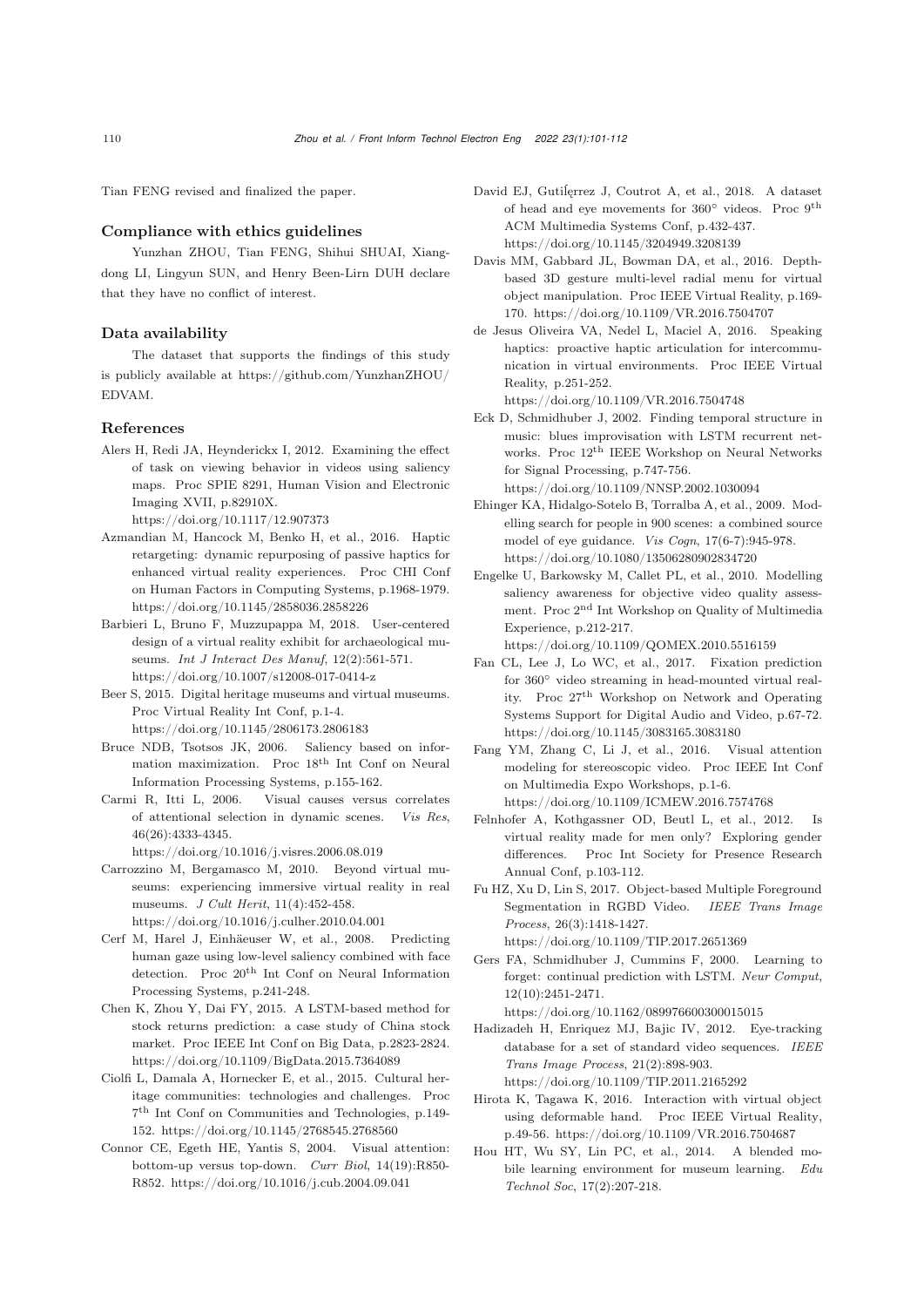<span id="page-10-15"></span>Hou XD, Zhang LQ, 2007. Saliency detection: a spectral residual approach. Proc IEEE Conf on Computer Vision and Pattern Recognition, p.1-8.

https://doi.org/10.1109/CVPR.2007.383267

- <span id="page-10-11"></span>Itti L, 2000. Models of Bottom-Up and Top-Down Visual Attention. PhD Thesis, California Institute of Technology, Pasadena, USA.
- <span id="page-10-19"></span>Itti L, 2004. Automatic foveation for video compression using a neurobiological model of visual attention. *IEEE Trans Image Process*, 13(10):1304-1318. https://doi.org/10.1109/TIP.2004.834657
- <span id="page-10-12"></span>Itti L, Koch C, Niebur E, 1998. A model of saliency-based visual attention for rapid scene analysis. *IEEE Trans Patt Anal Mach Intell*, 20(11):1254-1259. https://doi.org/10.1109/34.730558
- <span id="page-10-5"></span>Jian MW, Dong JY, Ma J, 2011. Image retrieval using wavelet-based salient regions. *Imag Sci J*, 59(4):219- 231.

https://doi.org/10.1179/136821910X12867873897355

- <span id="page-10-4"></span>Judd T, Ehinger K, Durand F, et al., 2009. Learning to predict where humans look. Proc IEEE 12th Int Conf on Computer Vision, p.2106-2113. https://doi.org/10.1109/ICCV.2009.5459462
- <span id="page-10-14"></span>Kadir T, Brady M, 2001. Saliency, scale and image description. *Int J Comput Vis*, 45(2):83-105. https://doi.org/10.1023/A:1012460413855
- <span id="page-10-18"></span>Kootstra G, de Boer B, Schomaker LRB, 2011. Predicting eye fixations on complex visual stimuli using local symmetry. *Cogn Comput*, 3(1):223-240. https://doi.org/10.1007/s12559-010-9089-5
- <span id="page-10-10"></span>Koskenranta O, Colley A, Häkkilä J, 2013. Portable CAVE using a mobile projector. Proc ACM Conf on Pervasive and Ubiquitous Computing Adjunct Publication, p.39- 42. https://doi.org/10.1145/2494091.2494102
- <span id="page-10-8"></span>Kruthiventi SSS, Ayush K, Babu RV, 2017. DeepFix: a fully convolutional neural network for predicting human eye fixations. *IEEE Trans Image Process*, 26(9):4446-4456. https://doi.org/10.1109/TIP.2017.2710620
- <span id="page-10-6"></span>Lang CY, Nguyen TV, Katti H, et al., 2012. Depth matters: influence of depth cues on visual saliency. Proc 12th European Conf on Computer Vision, p.101-115. https://doi.org/10.1007/978-3-642-33709-3\_8
- <span id="page-10-1"></span>LaViola JJJr, 2015. Context aware 3D gesture recognition for games and virtual reality. Proc ACM SIGGRAPH 2015 Courses, Article 10.

https://doi.org/10.1145/2776880.2792711

<span id="page-10-28"></span>LeCun Y, Bengio Y, Hinton G, 2015. Deep learning. *Nature*, 521(7553):436-444.

https://doi.org/10.1038/nature14539

- <span id="page-10-27"></span>Li Y, Bengio S, Bailly G, 2018. Predicting human performance in vertical menu selection using deep learning. Proc CHI Conf on Human Factors in Computing Systems, p.1-7. https://doi.org/10.1145/3173574.3173603
- <span id="page-10-16"></span>Liu HT, Heynderickx I, 2009. Studying the added value of visual attention in objective image quality metrics based on eye movement data. Proc $16^{\rm th}$  IEEE Int Conf on Image Processing, p.3097-3100.

https://doi.org/10.1109/ICIP.2009.5414466

- <span id="page-10-20"></span>Lo WC, Fan CL, Lee J, et al., 2017. 360◦ video viewing dataset in head-mounted virtual reality. Proc $8^{\rm th}$  ACM on Multimedia System Conf, p.211-216. https://doi.org/10.1145/3083187.3083219
- <span id="page-10-0"></span>Lopes P, You SJ, Cheng LP, et al., 2017. Providing haptics to walls & heavy objects in virtual reality by means of electrical muscle stimulation. Proc CHI Conf on Human Factors in Computing Systems, p.1471-1482. https://doi.org/10.1145/3025453.3025600
- <span id="page-10-7"></span>Mathe S, Sminchisescu C, 2012. Dynamic eye movement datasets and learnt saliency models for visual action recognition. Proc 12th European Conf on Computer Vision, p.842-856.

https://doi.org/10.1007/978-3-642-33709-3\_60

- <span id="page-10-3"></span>Nielsen M, Toft C, Nilsson NC, et al., 2016. Evaluating two alternative walking in place interfaces for virtual reality gaming. Proc IEEE Virtual Reality, p.299-300. https://doi.org/10.1109/VR.2016.7504772
- <span id="page-10-26"></span>Pupil Labs, 2020. Pupil Labs Developer Documentation. https://docs.pupil-labs.com/developer/core/overview/ [Accessed on Sept. 27, 2020].
- <span id="page-10-21"></span>Rai Y, Gutiérrez J, Le Callet P, 2017. A dataset of head and eye movements for 360 degree images. Proc 8th ACM on Multimedia Systems Conf, p.205-210. https://doi.org/10.1145/3083187.3083218
- <span id="page-10-17"></span>Ramanathan S, Katti H, Sebe N, et al., 2010. An eye fixation database for saliency detection in images. Proc 11th European Conf on Computer Vision, p.30-43. https://doi.org/10.1007/978-3-642-15561-1\_3
- <span id="page-10-9"></span>Riche N, Mancas M, Culibrk D, et al., 2013. Dynamic saliency models and human attention: a comparative study on videos. Proc  $11<sup>th</sup>$  Asian Conf on Computer Vision, p.586-598.

https://doi.org/10.1007/978-3-642-37431-9\_45

- <span id="page-10-24"></span>Roth SD, 1982. Ray casting for modeling solids. *Comput Graph Image Process*, 18(2):109-144. https://doi.org/10.1016/0146-664X(82)90169-1
- <span id="page-10-13"></span>Shokoufandeh A, Marsic I, Dickinson SJ, 1999. View-based object recognition using saliency maps. *Image Vis Comput*, 17(5-6):445-460. https://doi.org/10.1016/S0262-8856(98)00124-3
- <span id="page-10-22"></span>Sitzmann V, Serrano A, Pavel A, et al., 2018. Saliency in
- VR: how do people explore virtual environments? *IEEE Trans Vis Comput Graph*, 24(4):1633-1642. https://doi.org/10.1109/TVCG.2018.2793599
- <span id="page-10-2"></span>Suma EA, Azmandian M, Grechkin T, et al., 2015. Making small spaces feel large: infinite walking in virtual reality. Proc ACM SIGGRAPH 2015 Emerging Technologies, p.16. https://doi.org/10.1145/2782782.2792496
- <span id="page-10-23"></span>Sun LY, Zhou YZ, Hansen P, et al., 2018. Cross-objects user interfaces for video interaction in virtual reality museum context. *Multimed Tools Appl*, 77(21):29013-29041. https://doi.org/10.1007/s11042-018-6091-5
- <span id="page-10-25"></span>Unity Technologies, 2019. Unity Documentation. https://docs.unity3d.com/ScriptReference/ [Accessed on Aug. 20, 2019].